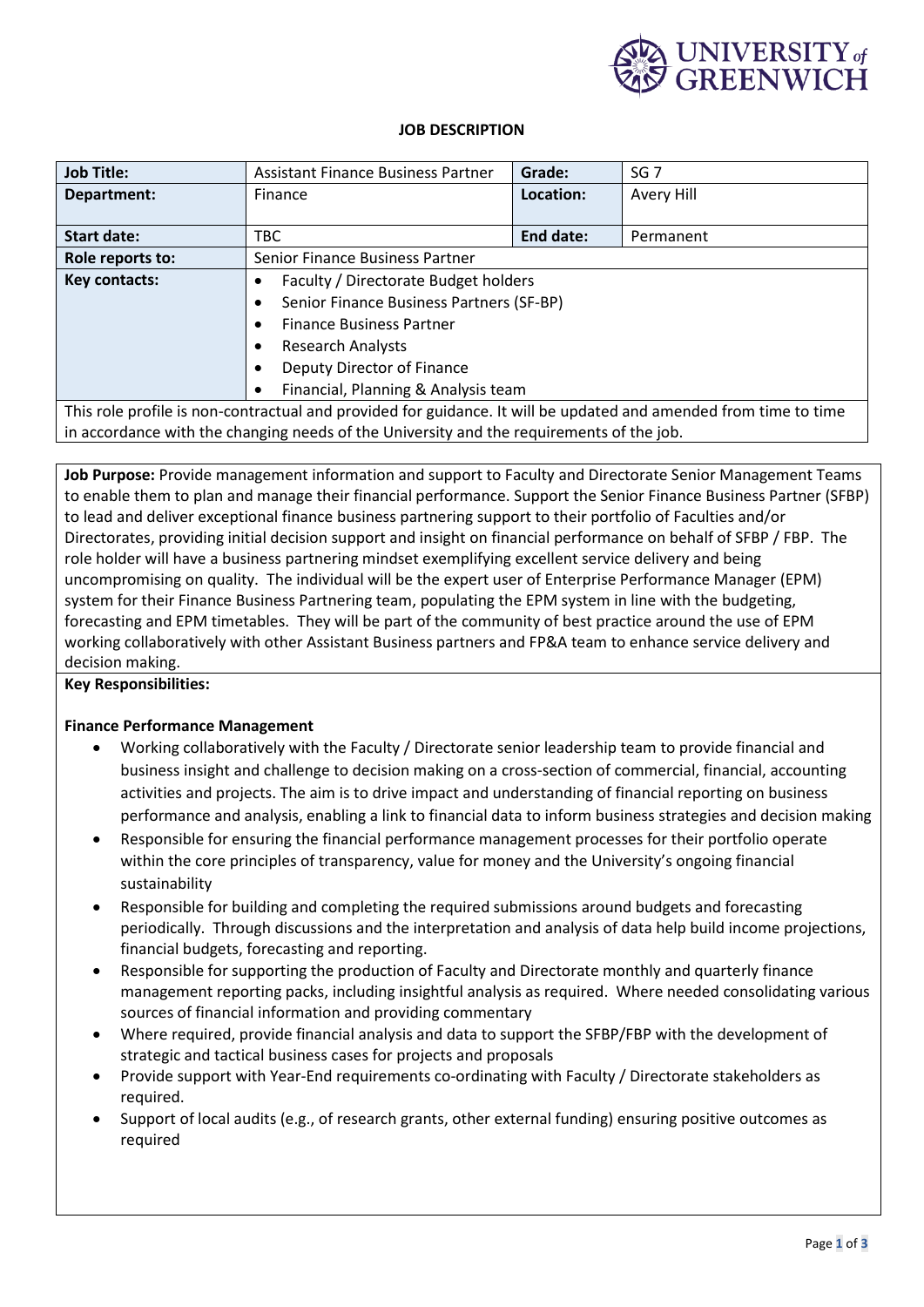## **Business Partnering**

- Proactively seek an in-depth understanding of Faculties and Directorates as well as being technically proficient
- Positively contribute to the community of best practice around EPM use, driving improved and standardised processes. Where required supporting improvement initiatives.
- Championing business partnering and working collaboratively with colleagues from across Finance and the Faculty / Directorate to build professional relationships and better serve customers.

### **Leadership & Team development**

- Step in for the Senior Finance BP and / or the Finance Business Partner to be the representative of Finance at key senior leadership meetings at Faculty / Directorate level
- Lead by example and contribute to creating an inclusive and diverse environment, be a role model and set expectations for others to follow by embodying excellent service delivery and uncompromising quality
- Take on additional roles and responsibilities across the Finance Team as required
- Actively supporting CFO transformation programme and engaging the team in activities that embrace the values of collaboration, inclusivity, and collaboration. Supporting the on-going embedding of new ways of working to maximise the use of the new cloud-based platform across the Finance Directorate

### **Benchmarking and best practice**

- Working with the Finance leadership team to move towards continuous improvement and promotion of a strong control and governance culture. Proactively contributing to conversations / working groups to move towards a best-in-class Finance Business Partnering
- Drive continuous improvement in the provision of management reporting, financial planning, control and administration
- As a part of the community of best practice for EPM, work alongside the other assistant Finance Business Partners and the FP&A team to define the culture, ways of working and service delivery standards and support the on-going embedding of new ways of working.

#### **Managing Self**

- Develop and exhibit excellent organisational, planning and time management skills.
- Display logical thinking with creative problem-solving.
- Excellent communication and negotiation skills.
- Able to build positive, collaborative relationships with a variety of stakeholders.
- Curious minded with a solution focussed mindset.
- Manage own time and daily work tasks.
- Work independently and as part of a team.

## **Key Performance Indicators**

- Insightful and timely production of management information for their portfolio's leadership team. Be a trusted source of information for the Senior Finance Business partner and customers
- Delivery to the team agreed standards/principles and KPIs
- Continuously looking to increase knowledge and technical proficiency.
- Proactively contributing towards creating communities of best practice and standards across the Finance directorate
- Voice of Customer satisfaction survey results are highly satisfied with the service provided
- Supporting the identification and delivery of a continuous improvement plans to enable the evolution of Finance